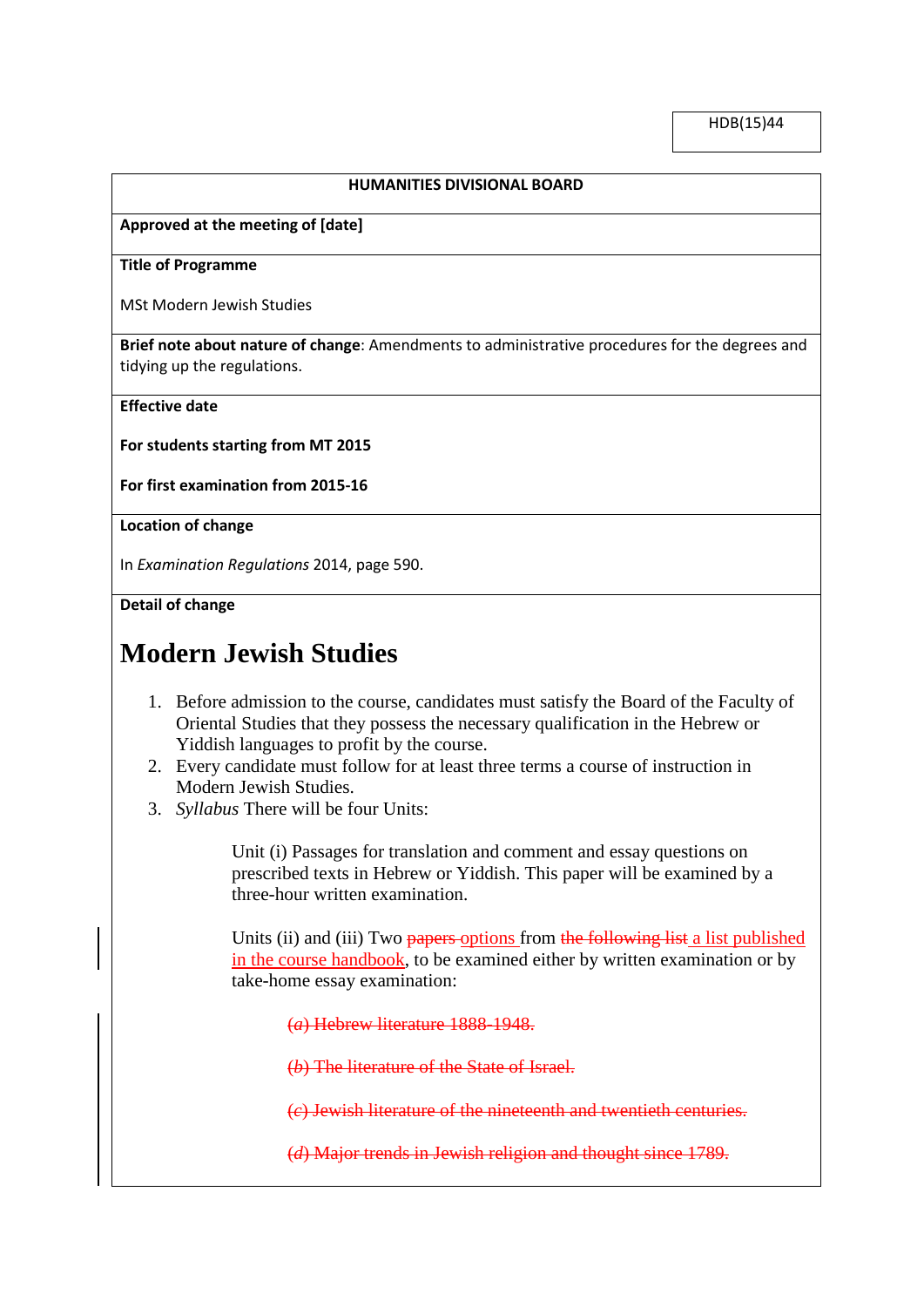(*e*) Modern Jewish History.

- (*f*) Israel: History, Politics and Society.
- (*g*) Yiddish literature and culture.
- (*h*) The Holocaust: from History to Memory.
- (*i*) Modern Jewish politics.
- (*j*) Any other subject approved by the Board.

For Papers will to be options examined by two take-home essays, candidates are required to write an essay of not more than 2,500 words each. Candidates will be notified of the essay topics on the Friday of eighth week of the term in which the paper is taught. Essays must be submitted to the Examination Schools, High Street, Oxford, by 12 noon on the Friday of noughth week of the term following that in which the paper was taught.

Unit (iv) A dissertation thesis of not more than 15,000 words (excluding bibliography) on a topic selected in consultation with the candidate's supervisor and approved by the Faculty Board. Applications for such approval should be submitted to the Faculty office by Monday of noughth week of Hilary Term. Friday of seventh week of Michaelmas Term and will be reported to the Faculty Board's second meeting of Michaelmas Term. Two typewritten copies and an electronic copy in PDF format in a memory stick or CD Two copies of the dissertation must be submitted, to the Chair of Examiners, M.St in Modern Jewish Studies (Oriental Studies), Examination Schools, by 12 noon on Friday of sixth week of Trinity Full Term.

- 1. Lists of set texts must be submitted to the Faculty office by Friday of seventh week of Michaelmas Term and will be reported to the Faculty Board's second meeting of Michaelmas Term.
- 2. All work submitted to the Chair of Examiners must be in typewritten form. Two copies must be submitted, securely sealed and addressed. The work must bear the candidate's examination number (but not the candidate's name, which must be concealed). Candidates must include a signed declaration sealed in an envelope addressed to the Chair of Examiners that the work is the candidate's own.
- 3. Every candidate will be examined by oral examination unless he or she shall have been individually excused by the examiners.
- 3. Candidates may be required to attend a viva.

*Teaching for some options may not be available in every year. Applicants for admission will be advised of this*.